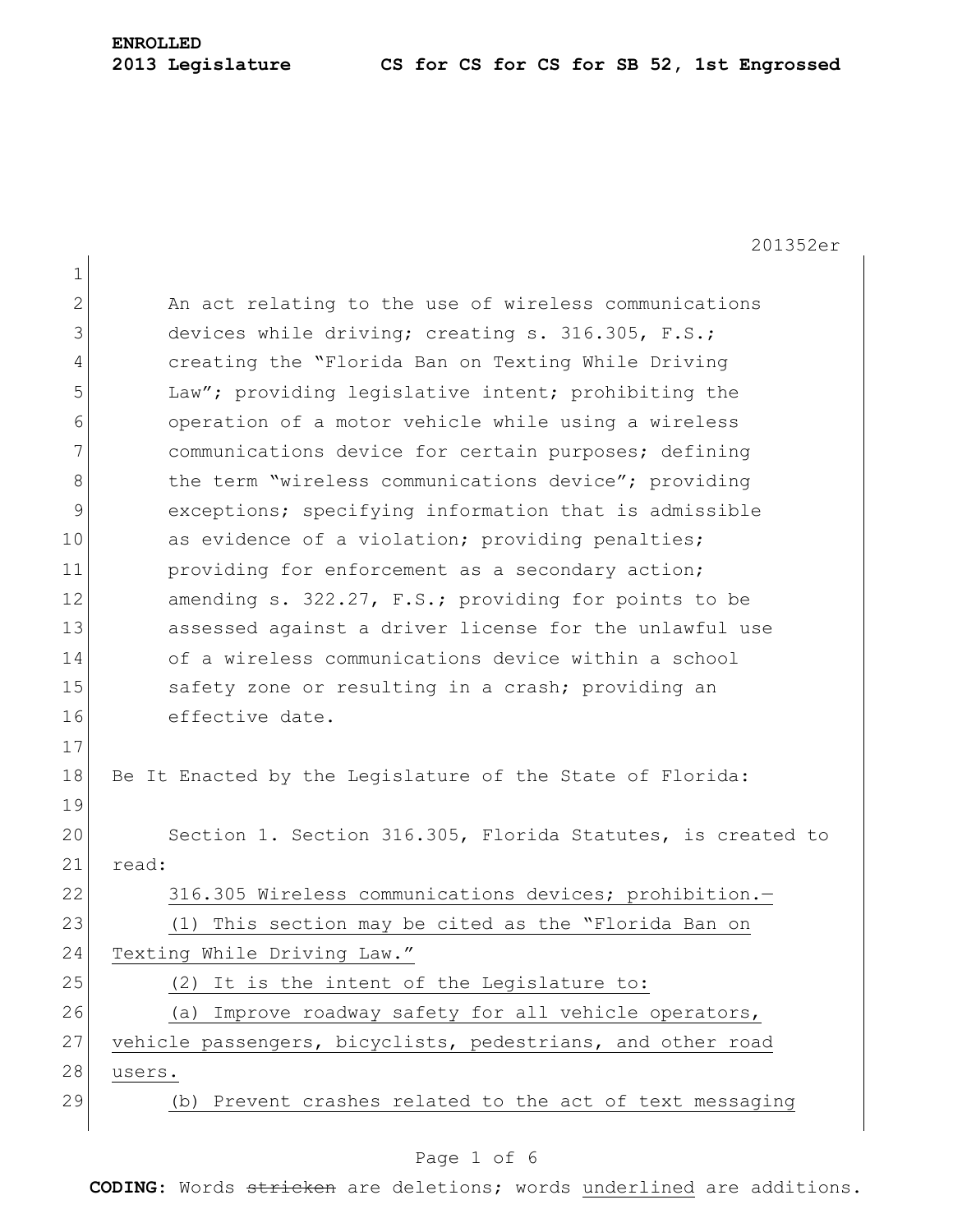**ENROLLED**

| 201352er                                                              |
|-----------------------------------------------------------------------|
| 30<br>while driving a motor vehicle.                                  |
| 31<br>(c) Reduce injuries, deaths, property damage, health care       |
| 32<br>costs, health insurance rates, and automobile insurance rates   |
| 33<br>related to motor vehicle crashes.                               |
| 34<br>(d) Authorize law enforcement officers to stop motor            |
| 35<br>vehicles and issue citations as a secondary offense to persons  |
| 36<br>who are texting while driving.                                  |
| 37<br>(3) (a) A person may not operate a motor vehicle while          |
| 38<br>manually typing or entering multiple letters, numbers, symbols, |
| 39<br>or other characters into a wireless communications device or    |
| while sending or reading data in such a device for the purpose        |
| 41<br>of nonvoice interpersonal communication, including, but not     |
| limited to, communication methods known as texting, e-mailing,        |
| and instant messaging. As used in this section, the term<br>43        |
| "wireless communications device" means any handheld device used<br>44 |
| 45<br>or capable of being used in a handheld manner, that is designed |
| 46<br>or intended to receive or transmit text or character-based      |
| messages, access or store data, or connect to the Internet or         |
| 48<br>any communications service as defined in s. 812.15 and that     |
| 49<br>allows text communications. For the purposes of this paragraph, |
| 50<br>a motor vehicle that is stationary is not being operated and is |
| 51<br>not subject to the prohibition in this paragraph.               |
| (b) Paragraph (a) does not apply to a motor vehicle                   |
| 53<br>operator who is:                                                |
| 1. Performing official duties as an operator of an                    |
| 55<br>authorized emergency vehicle as defined in s. 322.01, a law     |
| 56<br>enforcement or fire service professional, or an emergency       |
| 57<br>medical services professional.                                  |
| 58<br>2. Reporting an emergency or criminal or suspicious             |
|                                                                       |

# Page 2 of 6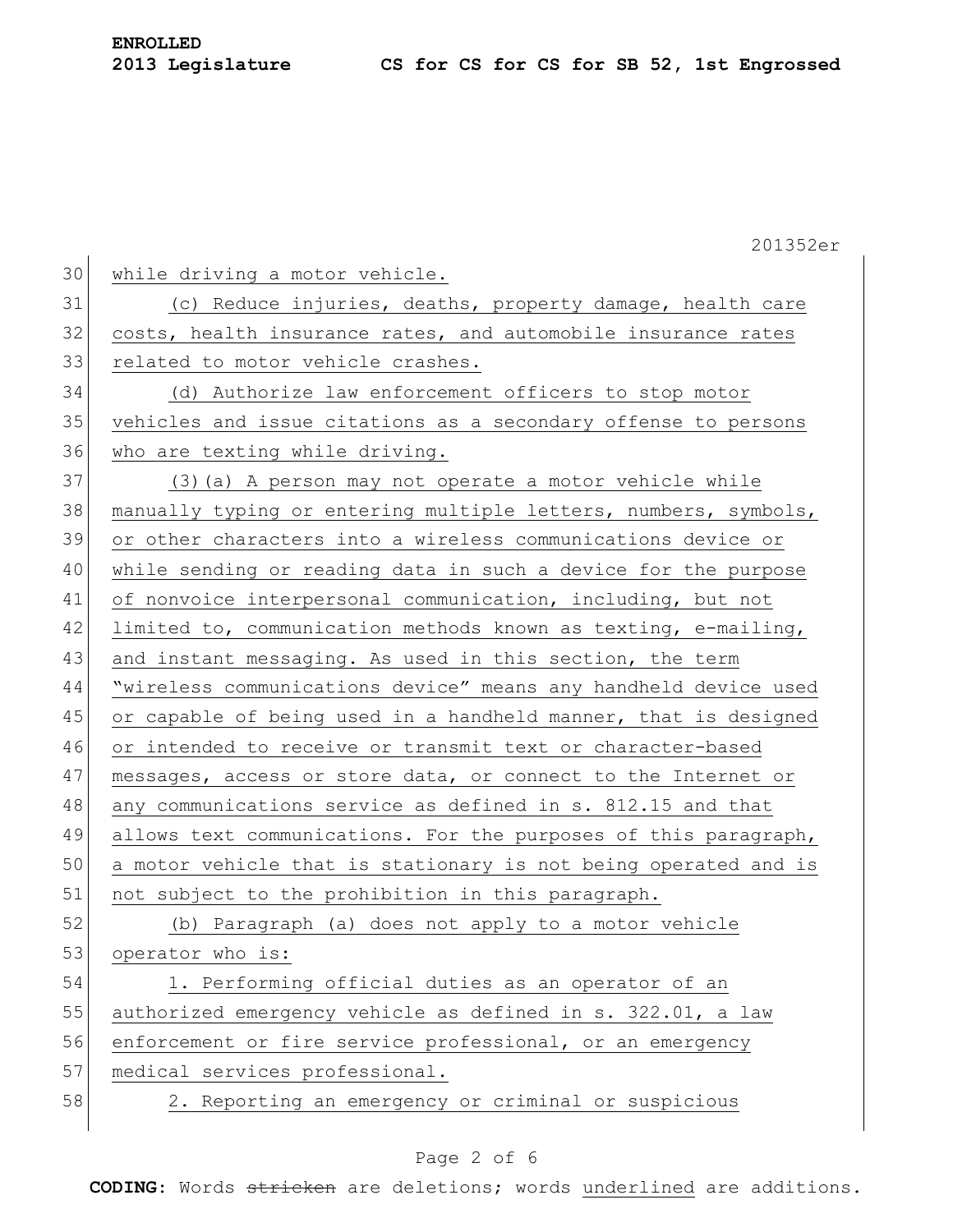|    | 201352er                                                        |
|----|-----------------------------------------------------------------|
| 59 | activity to law enforcement authorities.                        |
| 60 | 3. Receiving messages that are:                                 |
| 61 | a. Related to the operation or navigation of the motor          |
| 62 | vehicle;                                                        |
| 63 | b. Safety-related information, including emergency,             |
| 64 | traffic, or weather alerts;                                     |
| 65 | c. Data used primarily by the motor vehicle; or                 |
| 66 | d. Radio broadcasts.                                            |
| 67 | 4. Using a device or system for navigation purposes.            |
| 68 | 5. Conducting wireless interpersonal communication that         |
| 69 | does not require manual entry of multiple letters, numbers, or  |
| 70 | symbols, except to activate, deactivate, or initiate a feature  |
| 71 | or function.                                                    |
| 72 | 6. Conducting wireless interpersonal communication that         |
| 73 | does not require reading text messages, except to activate,     |
| 74 | deactivate, or initiate a feature or function.                  |
| 75 | 7. Operating an autonomous vehicle, as defined in s.            |
| 76 | 316.003, in autonomous mode.                                    |
| 77 | (c) Only in the event of a crash resulting in death or          |
| 78 | personal injury, a user's billing records for a wireless        |
| 79 | communications device or the testimony of or written statements |
| 80 | from appropriate authorities receiving such messages may be     |
| 81 | admissible as evidence in any proceeding to determine whether a |
| 82 | violation of paragraph (a) has been committed.                  |
| 83 | (4) (a) Any person who violates paragraph (3) (a) commits a     |
| 84 | noncriminal traffic infraction, punishable as a nonmoving       |
| 85 | violation as provided in chapter 318.                           |
| 86 | (b) Any person who commits a second or subsequent violation     |
| 87 | of paragraph (3) (a) within 5 years after the date of a prior   |
|    |                                                                 |

## Page 3 of 6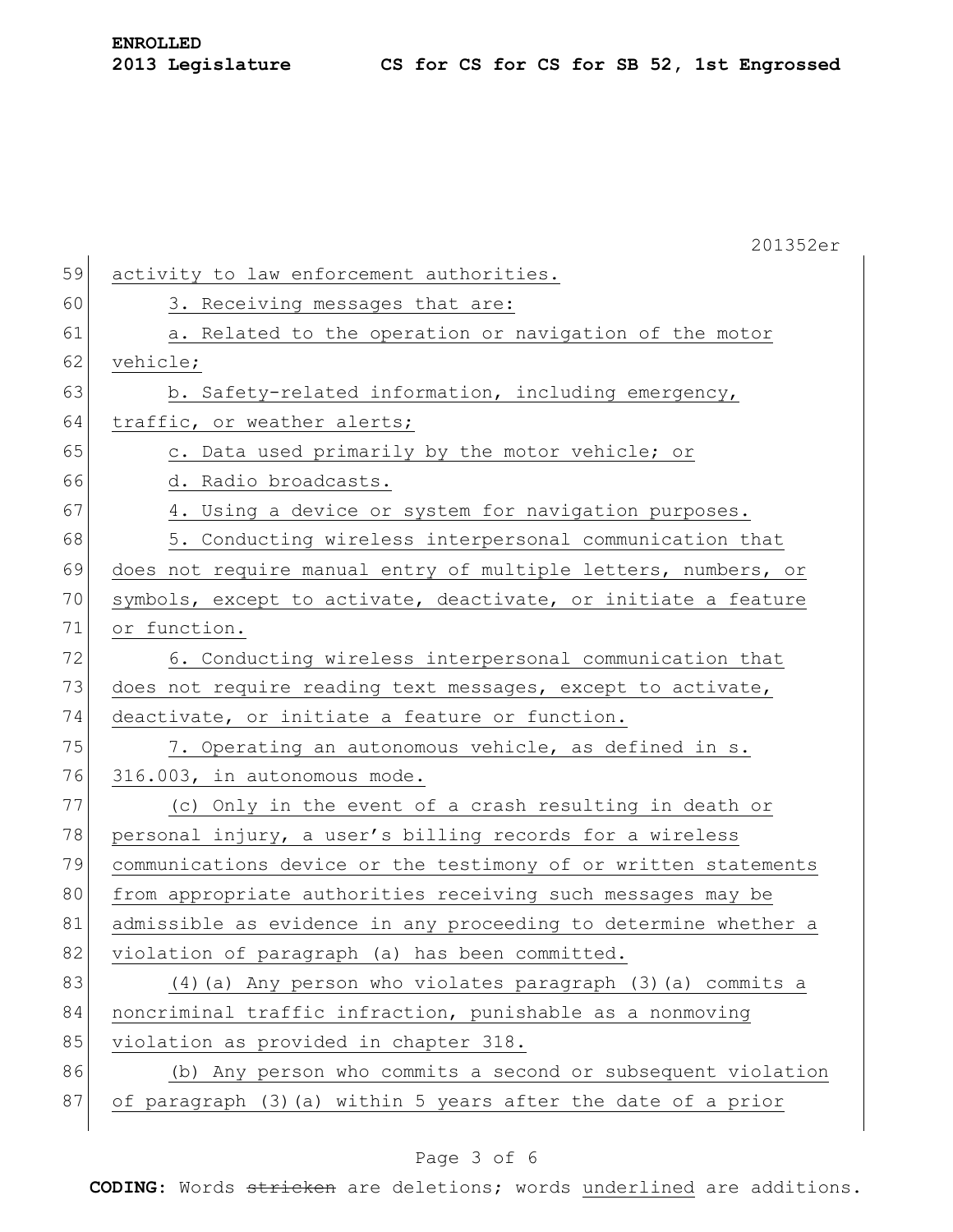201352er

88 conviction for a violation of paragraph (3) (a) commits a 89 noncriminal traffic infraction, punishable as a moving violation 90 as provided in chapter 318. 91 (5) Enforcement of this section by state or local law 92 enforcement agencies must be accomplished only as a secondary 93 action when an operator of a motor vehicle has been detained for 94 a suspected violation of another provision of this chapter, 95 chapter 320, or chapter 322. 96 Section 2. Paragraph (d) of subsection (3) of section 97 322.27, Florida Statutes, is amended to read: 98 322.27 Authority of department to suspend or revoke driver 99 license or identification card.-100 (3) There is established a point system for evaluation of

101 convictions of violations of motor vehicle laws or ordinances, 102 and violations of applicable provisions of s. 403.413(6)(b) when 103 such violations involve the use of motor vehicles, for the 104 determination of the continuing qualification of any person to 105 operate a motor vehicle. The department is authorized to suspend 106 the license of any person upon showing of its records or other 107 good and sufficient evidence that the licensee has been 108 convicted of violation of motor vehicle laws or ordinances, or 109 applicable provisions of s.  $403.413(6)(b)$ , amounting to 12 or 110 more points as determined by the point system. The suspension 111 shall be for a period of not more than 1 year.

112 (d) The point system shall have as its basic element a 113 graduated scale of points assigning relative values to 114 convictions of the following violations:

- 
- 

115 1. Reckless driving, willful and wanton-4 points. 116 2. Leaving the scene of a crash resulting in property

### Page 4 of 6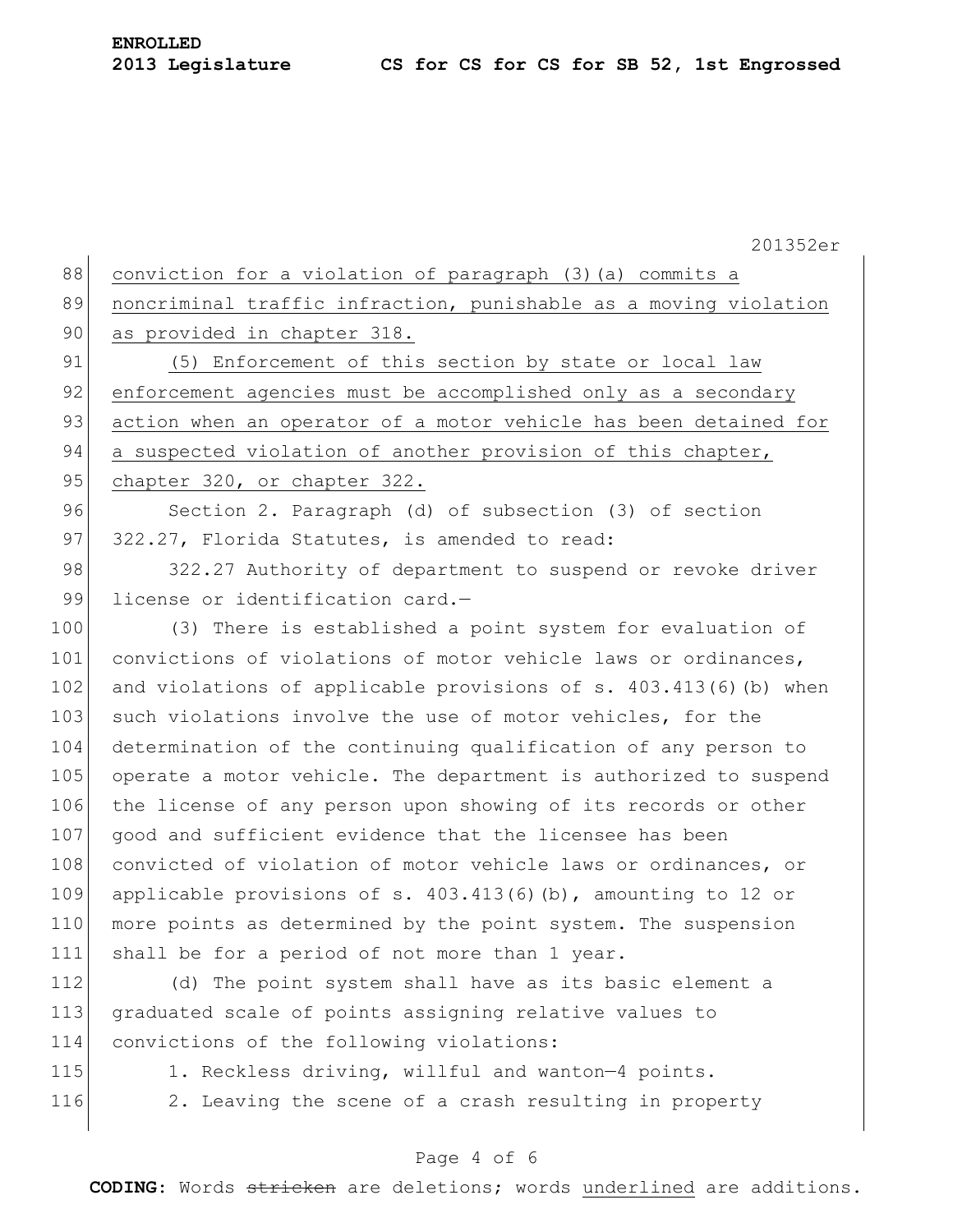| <b>ENROLLED</b> |                  |
|-----------------|------------------|
|                 | 2013 Legislature |

201352er 117 damage of more than \$50-6 points. 118 3. Unlawful speed, or unlawful use of a wireless 119 communications device, resulting in a crash—6 points. 120 4. Passing a stopped school bus-4 points. 121 5. Unlawful speed: 122 a. Not in excess of 15 miles per hour of lawful or posted 123 speed-3 points. 124 b. In excess of 15 miles per hour of lawful or posted 125 speed-4 points. 126 6. A violation of a traffic control signal device as 127 provided in s. 316.074(1) or s. 316.075(1)(c)1.—4 points. 128 However, no points shall be imposed for a violation of s. 129 316.074(1) or s. 316.075(1)(c)1. when a driver has failed to 130 stop at a traffic signal and when enforced by a traffic 131 infraction enforcement officer. In addition, a violation of s. 132 316.074(1) or s. 316.075(1)(c)1. when a driver has failed to 133 stop at a traffic signal and when enforced by a traffic 134 infraction enforcement officer may not be used for purposes of 135 setting motor vehicle insurance rates. 136 7. All other moving violations (including parking on a 137 highway outside the limits of a municipality) $-3$  points. However, 138 no points shall be imposed for a violation of s. 316.0741 or s. 139 316.2065(11); and points shall be imposed for a violation of s. 140 316.1001 only when imposed by the court after a hearing pursuant 141 to s. 318.14(5). 142 8. Any moving violation covered in this paragraph above, 143 excluding unlawful speed and unlawful use of a wireless 144 communications device, resulting in a crash—4 points. 145 9. Any conviction under s.  $403.413(6)(b)-3$  points.

### Page 5 of 6